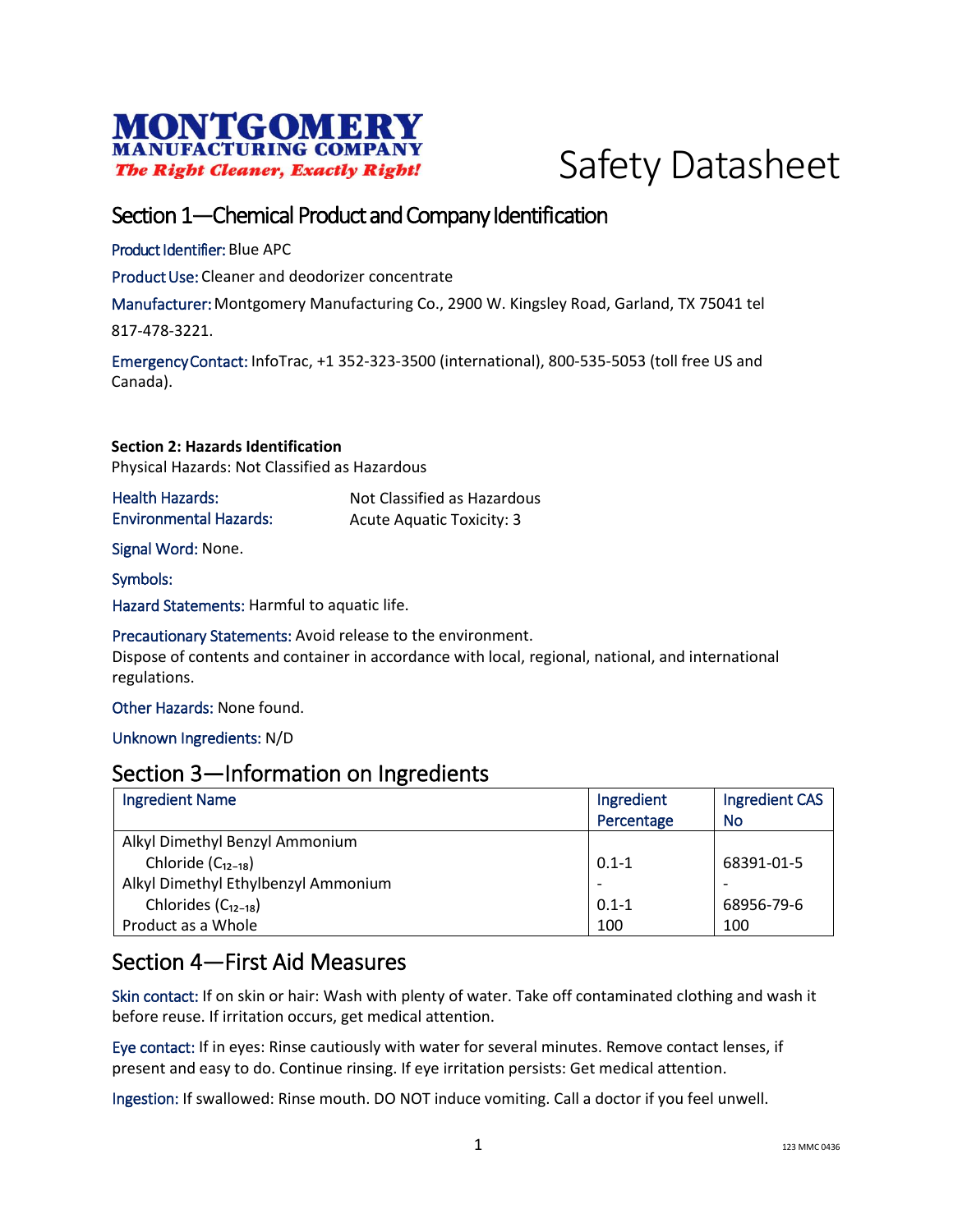Inhalation: If inhaled: Get fresh air, administer oxygen or artificial respiration if needed. Call a doctor if you feel unwell.

Most important symptoms/effects, acute and delayed: N/D

Indication of immediate medical attention/special treatment: N/D

# Section 5—Fire-Fighting Measures

Suitable extinguishing media: Use media suitable to surrounding fire.

#### Specific hazard arising from chemicals: N/D

Special equipment and precautions: Fire fighters should wear appropriate protective equipment, including self-contained breathing apparatus and impervious clothing.

## Section 6—Accidental Release Measures

Personal precaution, protective equipment, emergency procedures: Avoid contact with skin and eyes. Do not ingest. Wear Personal Protective Equipment (refer to section 8).

Methods and material for containment and clean up: Avoid release to the environment. Large Spills: Dike far ahead of liquid spill for later disposal. Water spray may reduce vapor but will increase foaming. Water may not prevent ignition in closed spaces.

# Section 7—Handling and Storage

Precautions for safe handling: Wash thoroughly after handling, especially before eating, drinking, smoking or using restroom facilities. Wash goggles and gloves. Launder contaminated clothing. Do not swallow. Do not get in eyes.

Cautions for safe storage: Keep out of reach of children. Keep container closed when not in use.

Incompatibilities: N/D

## Section 8—Exposure controls/personal protection

Exposure Limits: N/D

#### Specific Engineering: N/D

Individual protective equipment and measures: Eyes: Safety glasses if splashing is possible. Skin: normal protective clothing; impervious gloves if prolonged and/or repeated contact is possible. Respiratory: If operator will experience prolonged exposure to concentrated mist or vapor or if irritation is experienced, NIOSH approved respirator for organic vapors.

## Section 9—Physical and Chemical Properties

| <b>Physical State: Liquid</b>                | Flammability (solid, gas): N/D    |
|----------------------------------------------|-----------------------------------|
| Color: Clear, blue                           | Vapor Pressure (mmHg): N/D        |
| Odor: N/D                                    | Vapor Density (air= 1): N/D       |
| Odor Threshold: N/D                          | <b>Relative Density: N/D</b>      |
| pH: N/D                                      | Solubilities: In water: N/D       |
| Melting point/freezing Point: N/D            | <b>Partition Coefficient: N/D</b> |
| Initial Boiling Point and Boiling Range: N/D | Auto-Ignition Temperature: N/D    |
| Flash Point: N/D                             | Decomposition Temperature: N/D    |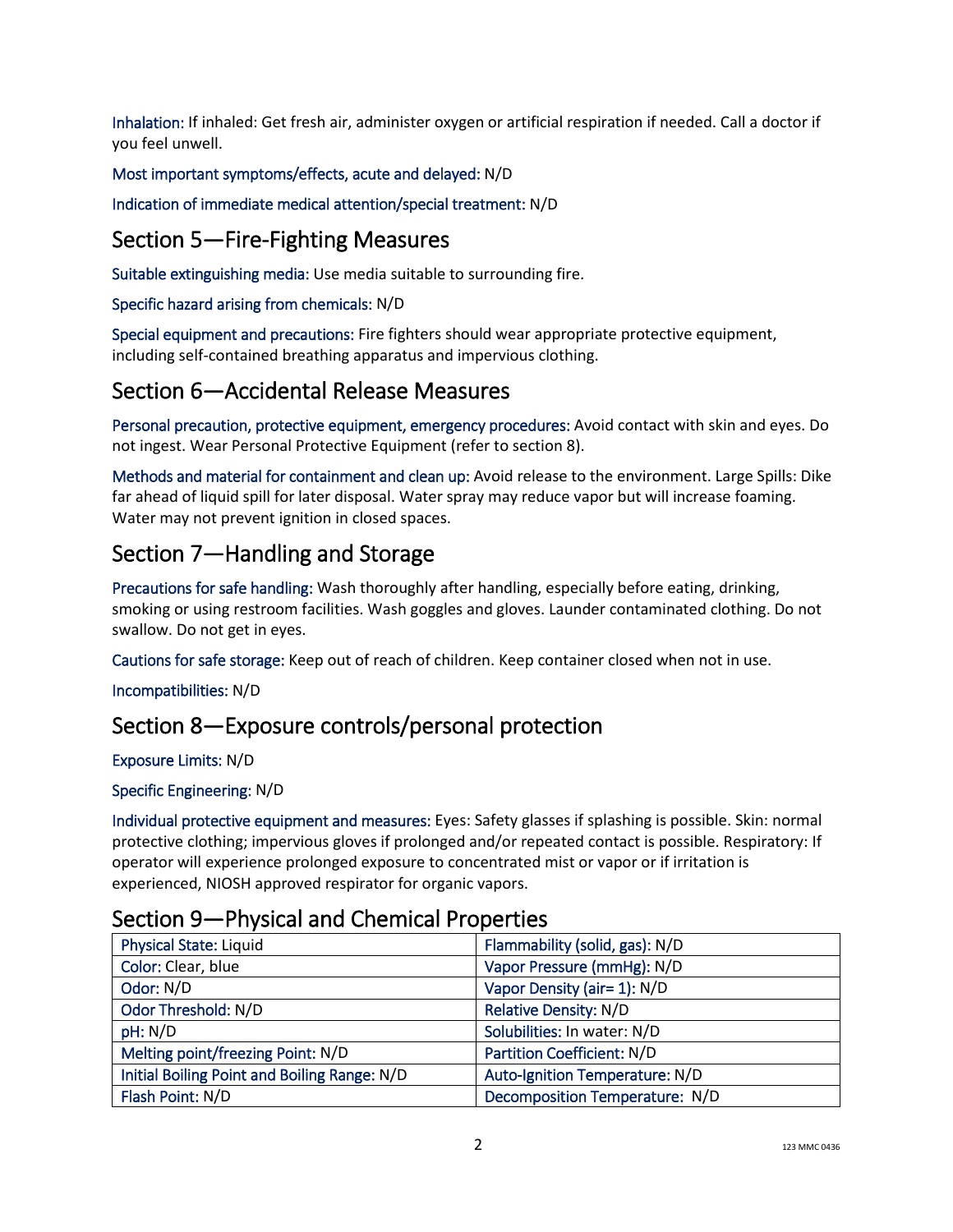| Evaporation Rate: N/D                             | Viscosity: N/D |
|---------------------------------------------------|----------------|
| Upper/Lower Flammability or Explosive limits: N/D |                |

## Section 10—Stability and Reactivity:

| <b>Chemical Stability: Stable</b>            | Condition to Avoid: N/D                             |
|----------------------------------------------|-----------------------------------------------------|
| Reactivity: No specific reactivity test data | <b>Possibility of Hazardous Reaction: Hazardous</b> |
| available for this mixture.                  | Polymerization: N/D                                 |
| Incompatible Materials: N/D                  | <b>Hazardous Decomposition Products:</b>            |
|                                              | N/D                                                 |

# Section 11—Toxicological information:

Information on the likely routes of exposure: Skin contact, eye contact, inhalation, ingestion.

| <b>Chemical Name</b>                | Oral LD50   | <b>Dermal LD50</b> | <b>Inhalation LD50</b> |
|-------------------------------------|-------------|--------------------|------------------------|
| Alkyl Dimethyl Benzyl Ammonium      |             |                    |                        |
| Chloride $(C_{12-18})$              | N/D         | N/D                | N/D                    |
| Alkyl Dimethyl Ethylbenzyl Ammonium |             |                    |                        |
| Chlorides $(C_{12-18})$             | N/D         | N/D                | N/D                    |
| Product as a Whole                  | 5,610 mg/kg | N/D                | N/D                    |

Important symptoms: Refer to Section 4—First Aid Measures.

### Effects of Acute Exposure: N/D

### Effects of Chronic Exposure: N/D

Carcinogenicity: IARC, ACGIH, NTP, OSHA: No component of this product present at levels greater than or equal to 0.1% is identified as probable, possible or confirmed human carcinogen by IARC, ACGIH, NTP, OSHA respectively.

Other Data: No data available

# Section 12—Ecological Information:

Ecotoxicity: Harmful to aquatic life.

| Persistence and degradability: N/D | Bioaccumulative Potential: N/D |
|------------------------------------|--------------------------------|
| Mobility in Soil: N/D              | Other Adverse Effects: N/D     |

## Section 13—Disposal Considerations

Waste Treatment Method: Avoid release to the environment. Collect spillage. DO NOT DUMP INTO ANY SEWERS, ON THE GROUND, OR INTO ANY BODY OF WATER. All disposal practices must be in compliance with all Federal, State/Provincial and local laws and regulations. Regulations may vary in different locations. Waste characterizations and compliance with applicable laws are the responsibility solely of the waste generator. FOR UNUSED & UNCONTAMINATED PRODUCT, the preferred options include sending to a licensed, permitted: Incinerator or other thermal destruction device. Waste water treatment system.

## Section 14—Transport Information

| UN number:                    | UN proper shipping name:     |
|-------------------------------|------------------------------|
| Transport hazard class(es) :  | Packing group if applicable: |
| <b>Environmental hazards:</b> | Special precautions:         |